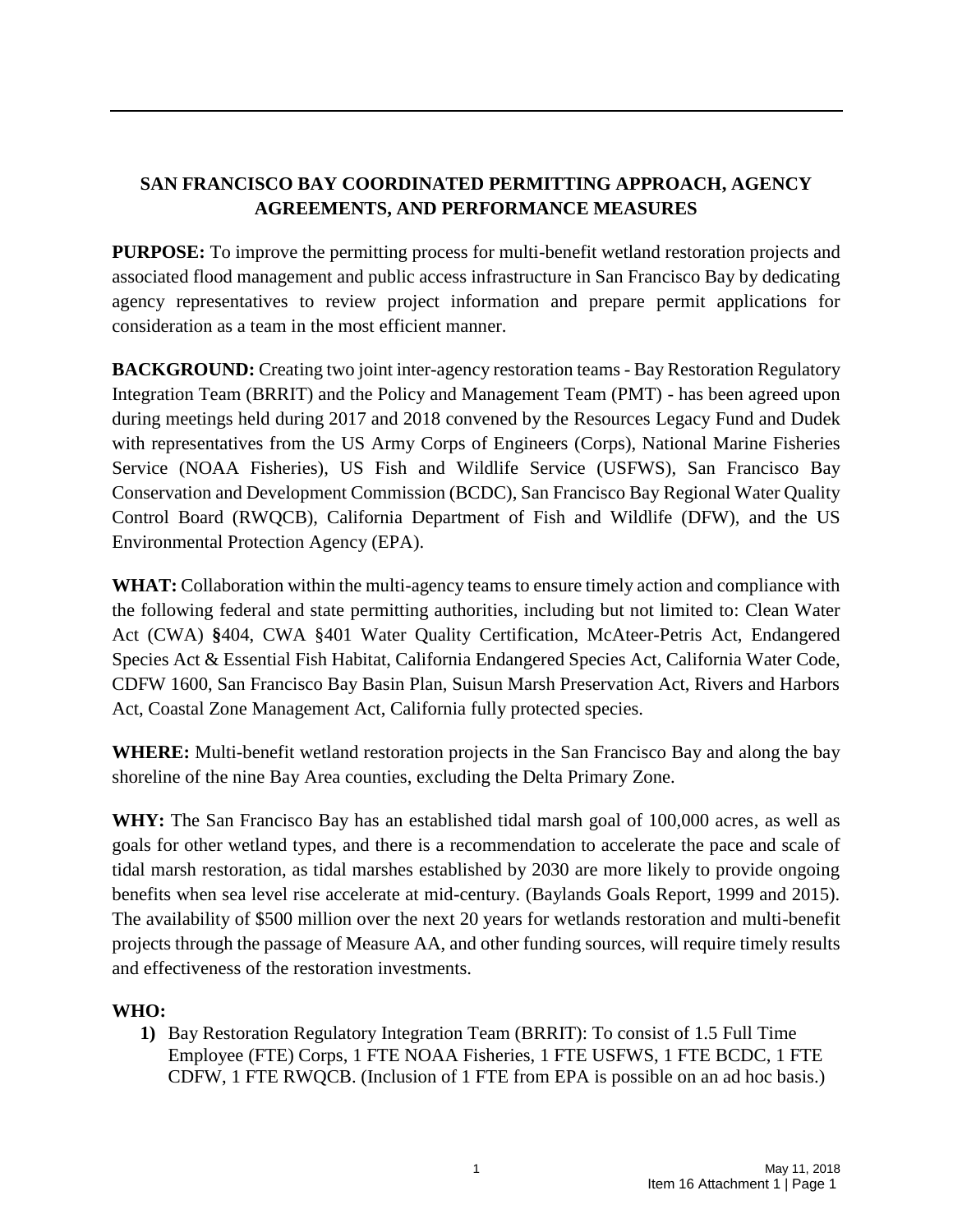**2)** Policy and Management Team (PMT): To consist of representatives from EPA, Corps, NOAA Fisheries, USFWS, BCDC, RWQCB, State Water Board, CDFW, and may include other entities as needed or suggested.

**FUNDING:** The estimated cost for the BRRIT is shown in the attached budget, which provides for 6 agencies to be paid for by the San Francisco Bay Restoration Authority and the Coastal Conservancy, and potentially the Santa Clara Valley Water District, East Bay Regional Park District, and others. An estimated \$278,000 will be provided through in-kind matching funds, including but not limited to USACE office space and equipment, and PMT participation. The ability to utilize funding for staff may be subject to hiring constraints applicable to individual participating agencies.

## **AGENCY AGREEMENTS**

The following federal and state agencies agree to work together to form a coordinated permitting approach for multi-benefit wetland restoration projects in the San Francisco Bay and along the shoreline of the nine Bay Area counties, excluding the Delta Primary Zone: U.S. EPA Region 9; U.S. Army Corps of Engineers (Corps), San Francisco District; U.S. Fish and Wildlife Service (USFWS); NOAA National Marine Fisheries Service (NOAA Fisheries); San Francisco Bay Regional Water Quality Control Board (RWQCB); California Department of Fish and Wildlife (DFW); and San Francisco Bay Conservation and Development Commission (BCDC), ("the Agencies").

The Agencies will form two teams: the Bay Restoration Regulatory Integration Team (BRRIT); and the Bay Restoration Policy and Management Team (PMT). The BRRIT will consist of dedicated staff from each agency to coordinate the review of project information to process and issue permits and other decision documents in a timely fashion. The PMT will be led by agency managers and will coordinate with the BRRIT as necessary to resolve policy issues and provide direction for any elevated project decisions. Projects will be screened for inclusion on the project list for BRRIT review by San Francisco Bay Restoration Authority staff, using the eligibility criteria for San Francisco Bay Restoration Authority funding, as described in Measure AA and associated Requests for Proposals.

#### **AGREEMENT STANDARDS: BRRIT Commitments**

By January 2019, a joint BRRIT pre-application process template and application template will be agreed upon by the agencies and used by applicants. The templates will include any necessary information required by any agency to consider a pre-application and an application.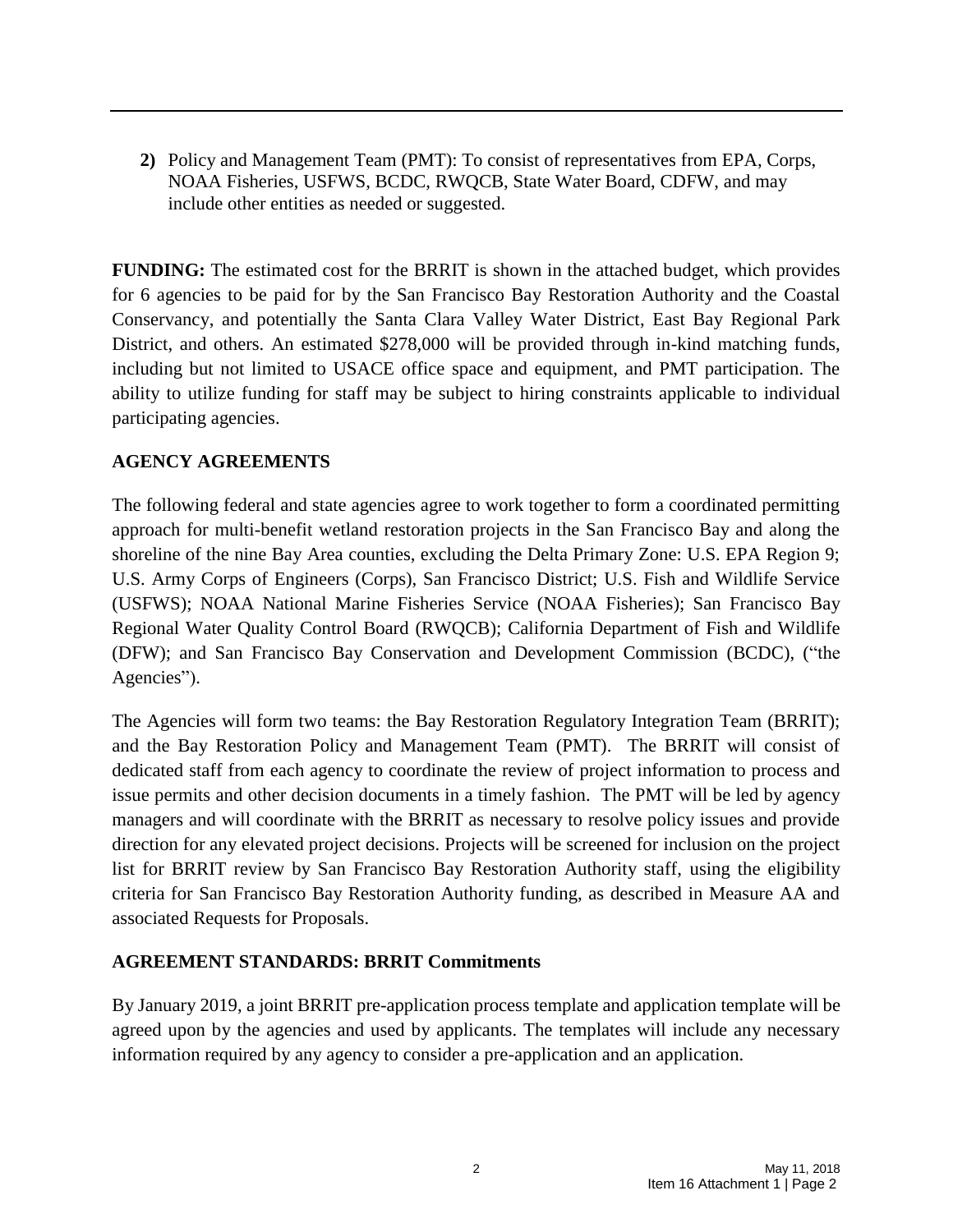- 1) Agency members of the BRRIT shall be of sufficiently senior civil service rank so as to work directly with their own agency management and the permit applicants to effect substantive changes as needed to ensure project permitting is not stalled.
- 2) The BRRIT will hold regular quarterly meetings and use agreed upon pre-application meeting procedures, which will be readily available to applicants and followed unless mutually agreed upon by the applicant and the agency team. The pre-application procedures will be conducted as follows (see attachment for further details):
	- a. Pre-Application Meeting Step 1
		- i. Applicant will use the pre-application template to submit project information no less than 14 calendar days prior to a regularly-scheduled BRRIT pre-application meeting.
		- ii. The BRRIT will review the project information and formulate questions and/or recommendations regarding project design, and avoidance, minimization, and other potential measures that would help to expedite permitting, will identify potential interagency conflicts, collectively examine possible approaches to solutions, and be prepared to provide direction and/or to recommend such solutions in writing at the Pre-Application Meeting Step 1.
		- iii. As part of Pre-Application Meeting Step 1 (Applicant can request Pre-Application Step 1 meetings be repeated as necessary):
			- 1. Applicant will present project information and respond to agency questions.
			- 2. The BRRIT will provide recommendations that will expedite permitting, and will identify potential interagency conflicts and propose solutions. The team will also explain how proposed solutions are derived citing regulatory and statutory requirements, as necessary, to provide a fully transparent process for the applicants. The BRRIT will document discussion of conflicts and proposed solutions.
			- 3. The BRRIT may conduct a site visit prior to the Pre-Application Meeting Step 2 to further understand potential conflicts and solutions and to provide more meaningful direction.
		- iv. If the BRRIT finds the project as proposed is clear of potential issues and conflicts, they will recommend the applicant's next step is to submit a permit application, Step 3 of the process.
		- v. If the BRRIT identifies potential conflicts and/or solutions, including interagency conflicts and solutions that would need project revisions, the team will recommend the applicant's next step is to update project information, in response to comments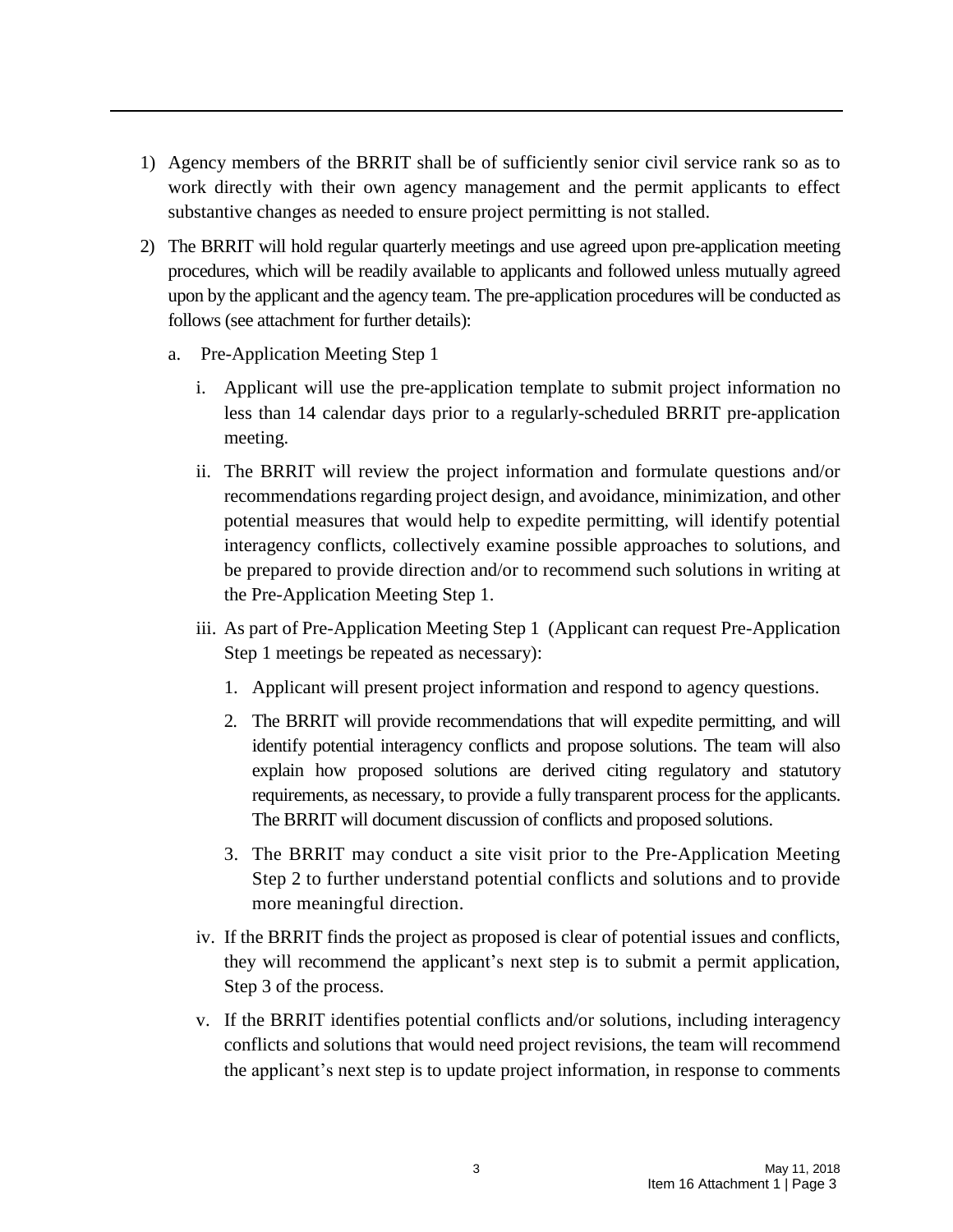received, and present the revised proposal to the BRRIT Team at Pre-Application Meeting Step 2.

- vi. If there are agency substantive issues and/or conflicts remaining that are law- or policy-driven, the BRRIT will document the issue(s) in a letter to the applicant and the PMT, citing the issue(s), the specific law(s) and/or regulation(s) with which the project is not in compliance, and provide recommendations for resolution.
- b. Pre-Application Meeting Step 2
	- i. Applicant will update project description and address identified conflicts. Applicant will submit updated project description no less than 14 calendar days prior to Pre-Application Meeting Step 2.
	- ii. Step 2 Meeting
		- 1. Applicant will present updated project information.
		- 2. Applicant and the BRRIT will resolve outstanding pre-application issues. All substantive project issues and conflicts that are not law- or policy-driven (i.e., permitting of project is not prohibited by existing laws or regulations) shall be resolved at this stage.
- c. Application Stage Step 3
	- i. The guidance provided by BRRIT in the pre-application procedures will guide the review of project applications consistent to the maximum extent possible with applicable federal and state laws, regulations, and policies.
	- ii. If any agency representative on the BRRIT identifies that a change in guidance is warranted due to a new issue, which must be a significant and unavoidable matter of their agency's law or policy, that would result in a change in previous agency guidance, that agency representative will identify the substantive issue(s) and elevate it to the PMT representative within their specific agency. If the PMT representative confirms that a change in guidance is significant and warranted (i.e., unavoidable matter of law or policy), the BRRIT and the applicant will be notified immediately to set up a meeting to discuss potential solutions. The BRRIT team member generating the issue will lead the process to alter the application and resolve any problems.
	- iii. Application review timelines shall be in accordance with the permitting coordination timelines described in this document at the *BRRIT Performance Measures: Permitting Coordination Timelines* Sections (1) through (4)
- 3) The Corps, in concert with BRRIT, will initiate appropriate, real-time tracking of timelines and other administrative milestones starting with the pre-application process through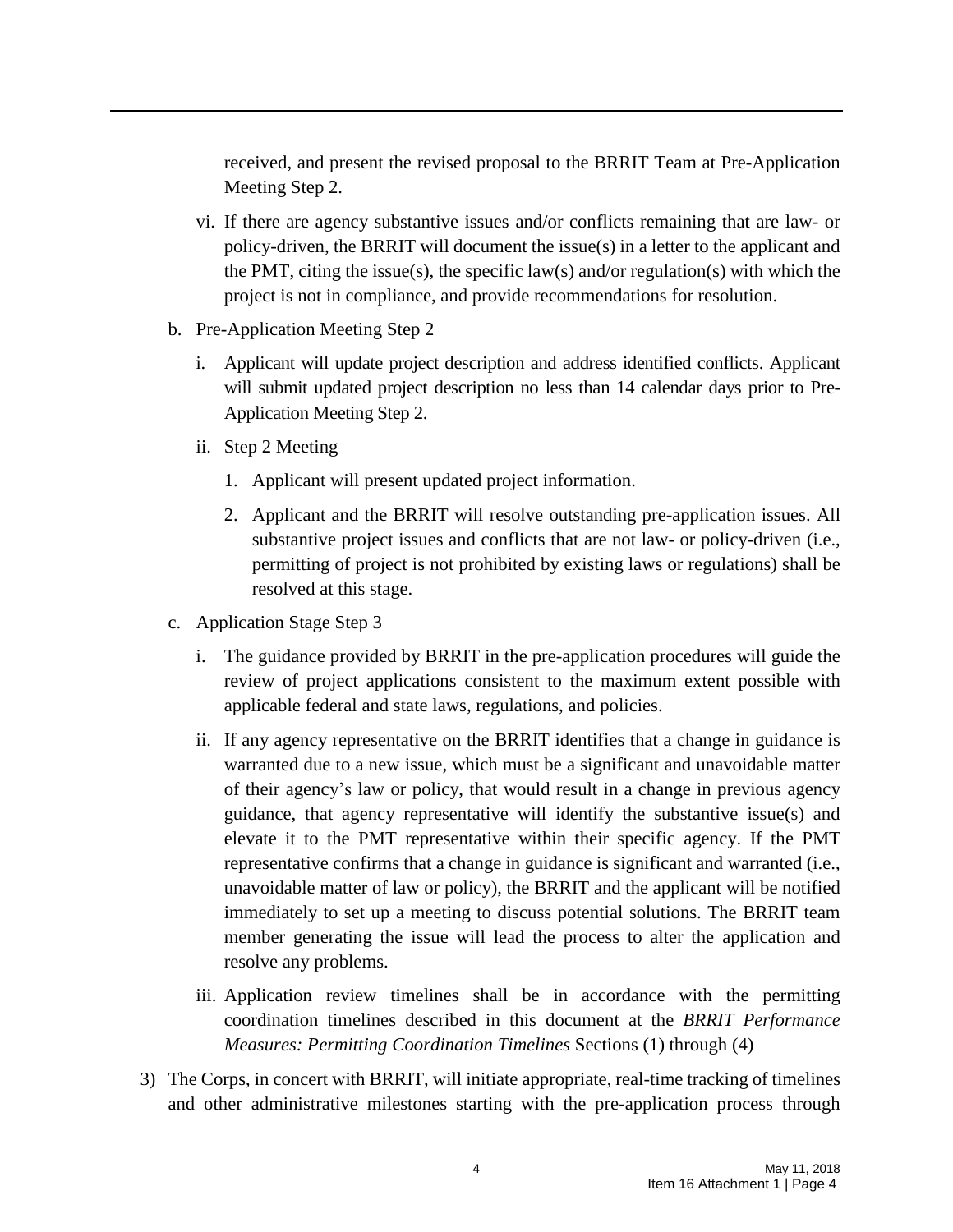permit application completion. This will include identifying potential conflicting requirements, and dates of significant interaction with applicant (e.g. document submittal, meetings, etc.). Information tracked will be provided to the funders and applicants on a quarterly basis.

- 4) If major decisions on permit applications would change the overall project or if permit denial is contemplated, the BRRIT will immediately set up a meeting with the applicant to discuss and will inform the PMT.
- 5) Agency members of the BRRIT shall attend pre-application meetings and project site tours as relevant to agency jurisdiction.
- 6) Agency members of the BRRIT shall make every effort to have their respective BRRIT members at USACE offices in San Francisco a minimum of 2.5 days per week. However, agency members of the BRRIT shall meet at the USACE offices in San Francisco a minimum of 5 days per month. BRRIT members will confer regularly on pre-applications and applications.
- 7) BRRIT will conduct outreach to permittees and interested parties as appropriate.

## **BRRIT PERFORMANCE MEASURES: Permitting Coordination Timelines**

- 1) Upon completion of the pre-application process, the project applicant will submit its permit application to each Agency at the same time. The USACE will stamp the permit application with the date of receipt by the USACE, which date will be the Receipt Date. The USACE will notify the Agencies and the project applicant of the Receipt Date. Within thirty (30) calendar days of the Receipt Date, the BRRIT will coordinate their separate agency response letters notifying the project applicant of application completeness or incompleteness. If an agency letter indicates "incompleteness", the letter will identify specific additional information needed to complete the permit application(s). The BRRIT shall provide such notification within the stated time frame at least 90% of the time.
- 2) USACE will send federal Endangered Species Act Section 7 consultation initiation request letters and Section 106 consultation initiation letters within fifteen (15) days of receiving adequate information from the project applicant to make a determination of effect and initiate consultation. The USFWS and NMFS will confirm initiation of consultation within fifteen (15) days of receiving the Corps' initiation request letter. The BRRIT shall provide initiation requested letters within the stated time frame at least 90% of the time.
- 3) Project applications for "simple projects" (e.g. such asthose requiring a Mitigated Negative Declaration level of CEQA review and that have "no effect" to federal or state threatened or endangered species) will be approved or denied ("processed") within 120 days of the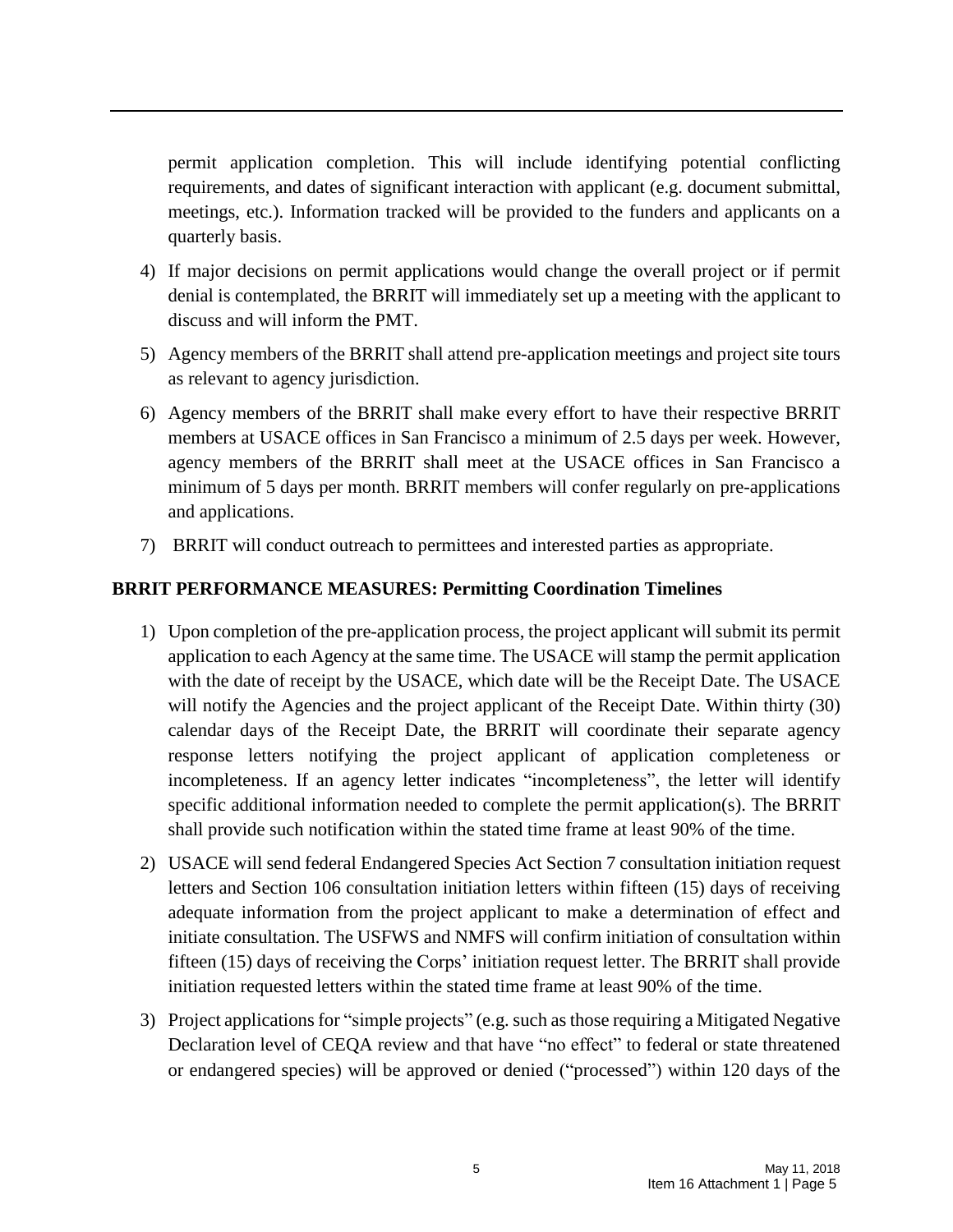Receipt Date. The BRRIT shall process simple applications within the stated time frame at least 80% of the time.

4) Project applications that require an Environmental Impact Report-level of CEQA review and/or "may effect" federal or state threatened or endangered species will be processed within 210 days of the Receipt Date. The BRRIT shall process complex applications within the stated time frame at least 80% of the time.

#### **AGREEMENT STANDARDS: PMT Commitments**

- 1) Agency members of the PMT shall be senior managers with the ability to make management decisions, permit decisions, and coordinate policy changes within their agency.
- 2) The BRRIT will be evaluated by PMT, the San Francisco Bay Restoration Authority and other funders, after its first six (6) months and annually thereafter, to assess performance against the performance measures listed above.
- 3) The PMT will create a system for achieving the policy deliverables identified in the *PMT PERFORMANCE MEASURES: Policy Deliverables* Sections (1) and (2), below. The system will identify policy issues and policy conflicts, include an outline and timeline for resolving the issues presented to them by the BRRIT, and identify a process for elevating issues that require agency policy shifts.

#### **PMT PERFORMANCE MEASURES: Policy Deliverables**

- 1) Each agency will actively participate in the development of a single prioritized list of initiatives (Permit and Policy Improvement List) to increase efficiency in permit review and/or resolving policy issues that have been identified as limiting flexibility in the design and permitting of multi-benefit restoration projects (based on the attached "Sand in the Gears" document, known permit efficiencies, 2016 USACE/EPA Collaboration Memo, FAST-41 Act, etc). This list shall be developed within six months of authorization of funding by the San Francisco Bay Restoration Authority, if not earlier.
- 2) Upon establishment of the Permit and Policy Improvement List, at least one (1) initiative identified on the list (in the form of standard operating procedures, new or revised policy, memorandum of agreement, memorandum of understanding, or other agency-to-agency agreement or initiative) shall be developed and implemented within one (1) year. Thereafter, at least one (1) initiative identified from the list will be developed and implemented annually.